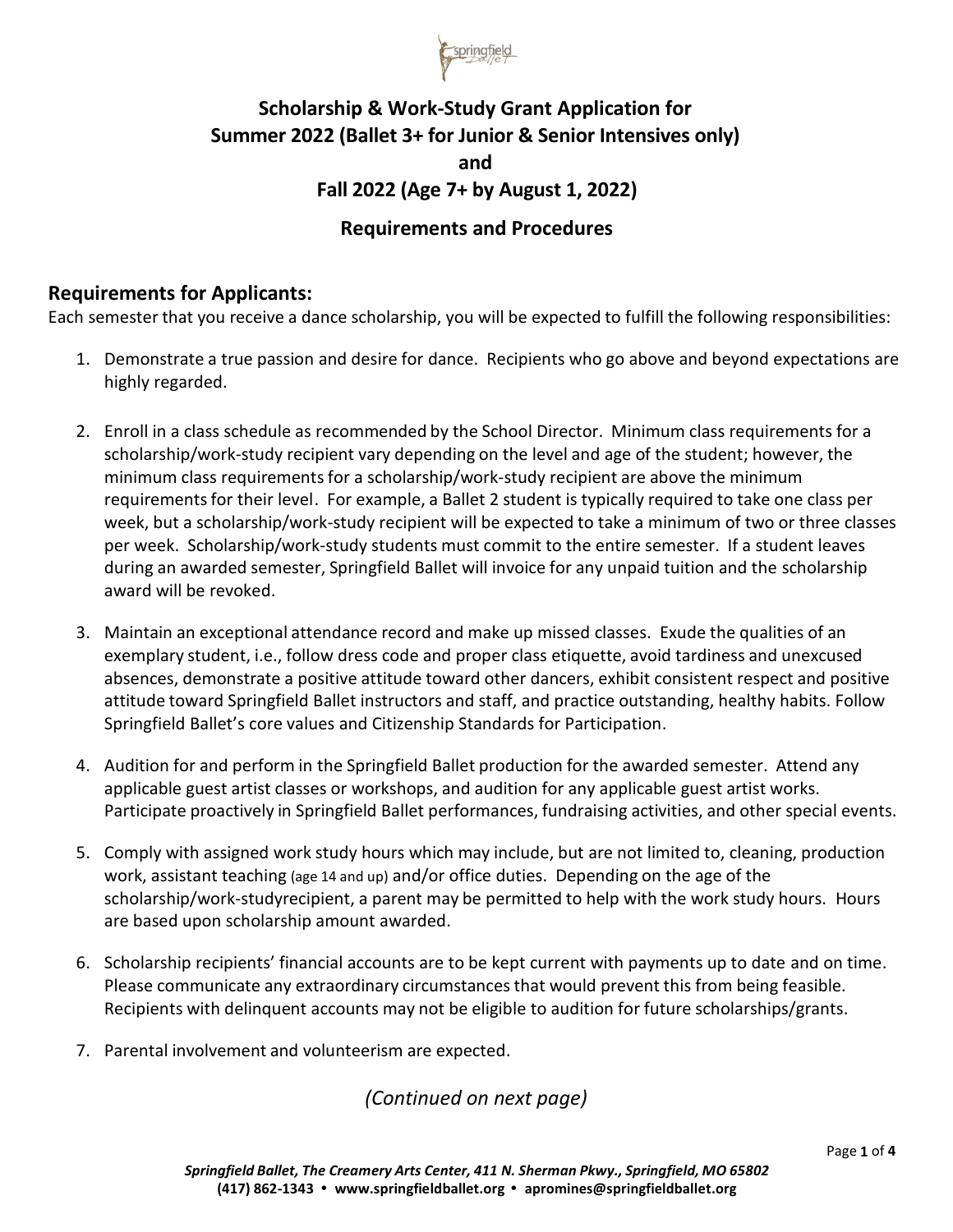

## **Procedures for Applicants:**

- 1. In order to be eligible for a scholarship award, the applicant must be at least seven years of age by **August 1, 2022. Eligibility for work-study programs is listed on the application on the next page.** Prior dance training is not required for applicants. Scholarship/work-study grant awards are based on a rubric which scores need, technique, artistry, work ethic, previous attendance (for current students), work-study compliance (for previous awardees), letters of recommendation (for new applicants), parental involvement, and the written essay. The awards are decided by a committee of Springfield Ballet Board members. The scholarship must be used the semester for which it is awarded.
- 2. Turn in completed application form **NO LATER THAN 5:00 pm, TUESDAY, MAY 3** to the Springfield Ballet office or email it to [apromines@springfieldballet.org.](mailto:apromines@springfieldballet.org) Application must be complete and include all required financial documentation and two letters of recommendation (for new applicants) to be considered. Incomplete applications will not be considered. All current Springfield Ballet students must have financial accounts in good standing to be eligible to audition.
- 3. Attend a scholarship audition at The Creamery Arts Center, 411 N. Sherman Pkwy, Springfield, MO. The audition will consist of a ballet technique class followed by a pointe class (if applicable). The following dates are the audition classes:
	- **For interested applicants who have no previous dance experience, please contact Springfield Ballet's office prior to May 2, to set up an audition and assessment.**
	- **Ages 7-12 (Level: Ballet 1, 2): Wednesday, May 4, 4:30-5:45 pm** (Studio C)
	- **Approximate ages 8 and up (Level: Ballet 2/3, 3): Wednesday, May 4, 5:50-7:20 pm** (Studio C)
	- **Approximate ages 9 and up (Level: Ballet 3/4, 4): Wednesday, May 4, 7:25-8:55 pm** (Studio C)
	- **Approximate age 11 and up (Level: Ballet 4/5) Friday, May 6, 5:25-7:30 pm** (Studio A)—Class includes ballet and pointe.
	- **Approximate ages 11 and up (Level: Ballet 5 and up,** *en pointe***) Thursday, May 5, 5:15-7:15 pm** (Studio A)—Class includes ballet and pointe.
- 4. Applicants will be notified by email, mail or phone when the review process is complete.

## **ALL APPLICATIONS ARE DUE NO LATER THAN TUESDAY, MAY 3 AT 5:00 PM**

Springfield Ballet School admits students of any race, color, nationality or ethnic origin to all rights and privileges, programs and activities generally accorded or made available to students at the school. It does not discriminate, unlawfully, in the administration of its educational and admissions policies, scholarship programs, and any other school administered programs. Springfield Ballet, Inc. is a not-for-profit organization. For additional audition information, call Springfield Ballet at (417) 862-1343 or e-mail [apromines@springfieldballet.org](mailto:apromines@springfieldballet.org)

## **APPLICATION FORM ON NEXT PAGE**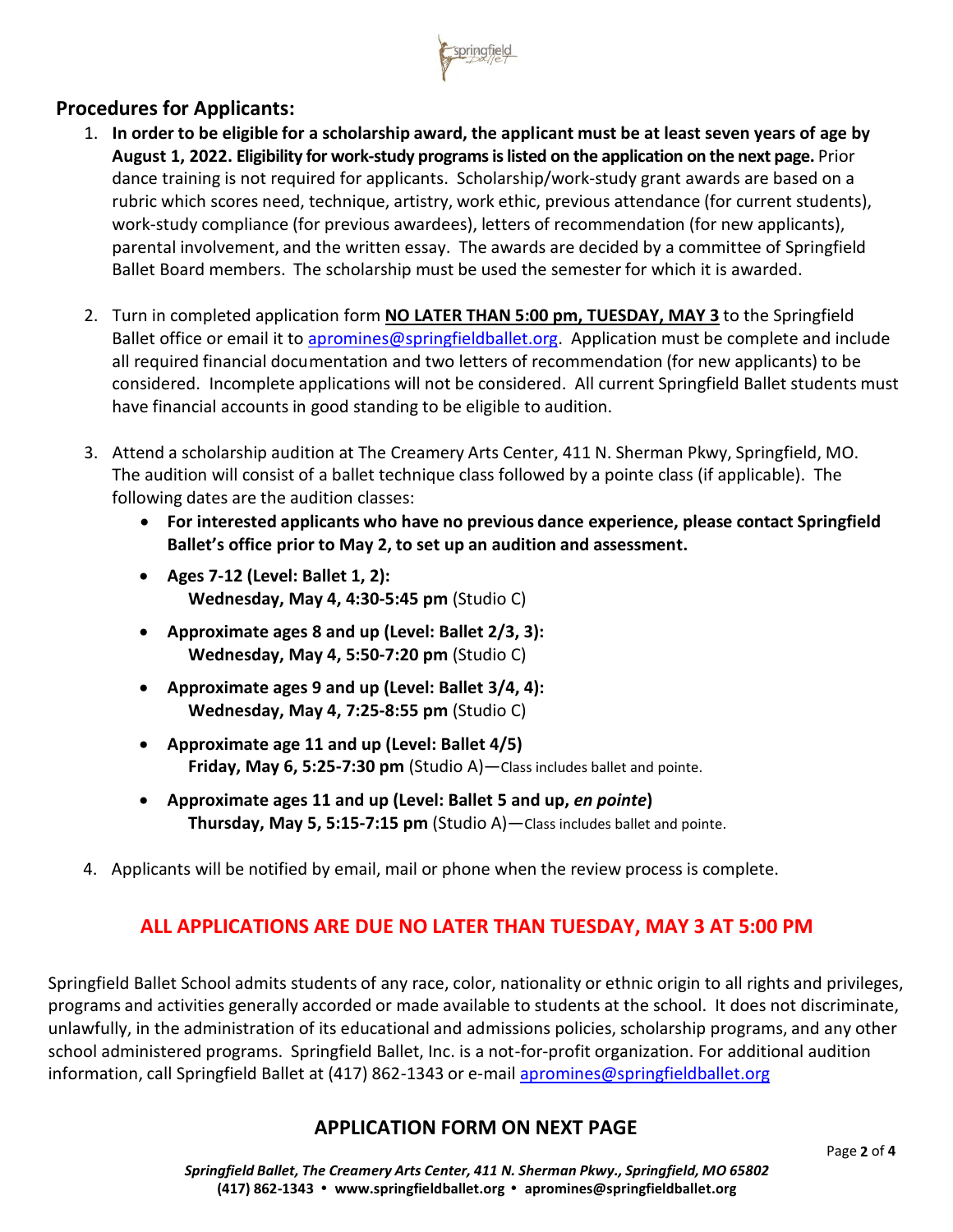

# **Scholarship & Work-Study Grant Application**

My dancer is applying for the following programs *(mark all that apply)*:

- o Summer 2022 Scholarship *(For dancers in Ballet 3+ to be applied to the Junior or Senior Intensive only)*
- o Summer 2022 Male Work-Study Grant *(For gentlemen age 10+)*
- o Fall 2022 Scholarship *(For age 7+ by August 1, 2022)*
- o Fall 2022 Male Work-Study Grant *(For gentlemen age 10+)*
- o Fall 2022 & Spring 2023 Merit Work-Study Grant *(For dancers in B5+ and in high school; up to two awarded each year for 50% off tuition)*

| Date of Birth _________________                                                |  |  |
|--------------------------------------------------------------------------------|--|--|
|                                                                                |  |  |
|                                                                                |  |  |
| <b>State State</b><br>$\mathsf{Zip} \hspace{0.5cm} \underline{\hspace{1.5cm}}$ |  |  |
|                                                                                |  |  |
|                                                                                |  |  |

## **Financial Information**

*To be completed by ALL SCHOLARSHIP applicants. Your application will not be complete without provided documentation. All financial information will be kept confidential and secured. Springfield Ballet does not keep your tax information on file after the scholarship review process; your information is shredded and disposed of. Your application will not be complete without provided documentation.*

**NOTE:** *WORK-STUDY applicants do not need to complete the Financial Information section.*

**Person Responsible for Tuition of Applicant**

Yes, I have attached a copy of the **2021** federal income tax forms (1040, 1040A, 1040EZ, etc.) of the **person who is responsible for tuition for the applicant**. Please note that tax forms from any other year **will not be considered**.

\$ Combined gross annual income for the year ending December 31, 2021.

\$ Amount of investments, savings, cash, home equity and other property owned by person responsible for applicant's tuition.

Number of persons in the household who live off this income.

Unusual expenses or extraordinary circumstances:

*(attach additional sheet if needed)*